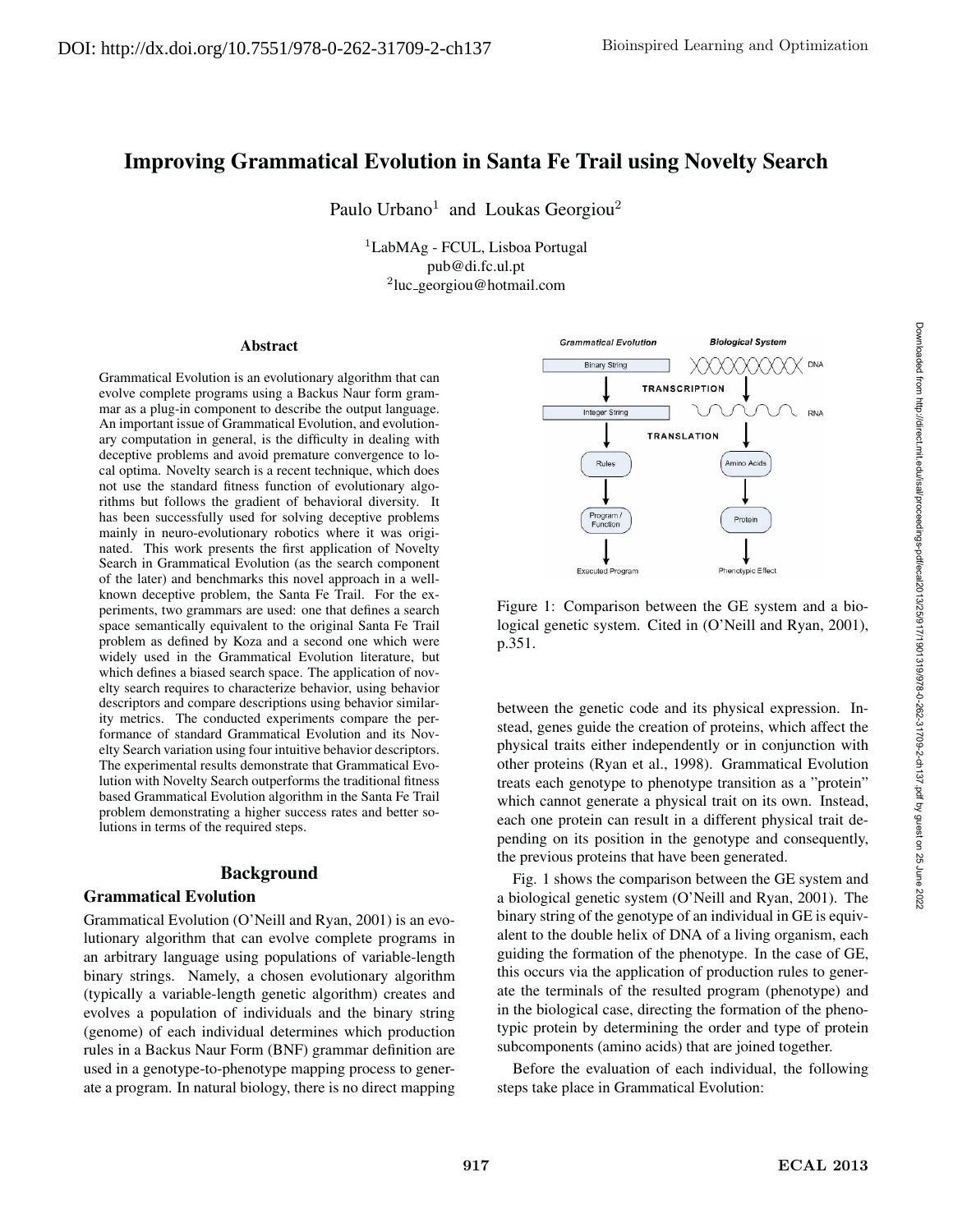

Figure 2: GE mapping process. From Dempsey et al. (2006), p. 2588, (with minor changes)

- i The genotype (a variable-length binary string) is used to map the start symbol of the BNF grammar definition into terminals. The grammar is used to specify the legal phenotypes.
- ii The GE algorithm reads "codons" of typically 8 bits (integer codons are also widely adopted) and the integer corresponding to the codon bit sequence is used to determine which form of a rule is chosen each time a nonterminal to be translated has alternative forms. If while reading "codons", the algorithm reaches the end of the genotype, it starts reading again from the beginning of the genotype (wrapping).
- iii The form of the production rule is calculated using the formula *form = codon mod forms* where *codon* is the codon integer value, and *forms* is the number of alternative forms for the current non-terminal.

An example of the mapping process employed by Grammatical Evolution is shown in Fig. 2. In this example, the first codon of the genotype of the individual is the binary string *00001000* which is the binary form of the integer 8. The start symbol  $\langle E \rangle$  has six alternative forms, therefore the form to be applied is this with label 2 (8 % 6) which results in the expression  $(-\langle E \rangle \langle E \rangle)$ . The next codon is then read in order to replace the first non-terminal symbol <*E*> of the new expression, and this goes on until the expression contains only the terminal symbols x and y and any of the arithmetic operators. Namely, until all of the non-terminal symbols have been replaced.



Figure 3: "The Santa Fe Trail.

After the mapping process (i.e. the creation of the phenotype), the fitness score is calculated and assigned to each individual (phenotype) according to the given problem specification. These fitness scores are sent back to the evolutionary algorithm which uses them to evolve a new population of individuals. Grammatical Evolution is a flexible and promising grammar-based evolutionary algorithm with two unique features inspired from molecular biology: genetic code degeneracy which improves genetic diversity, due to its manyto-one genotype-to-phenotype mapping mechanism; and genetic material reuse, due to the genome wrapping it applies. Even though Grammatical Evolution shows competence on a series of problems where it has been applied, the experiments conducted by Georgiou and Teahan (2010, 2011) and Georgiou (2012) cast doubt about its effectiveness and efficiency on deceptive problems such as Artificial Ant and Maze searching.

# The Santa Fe Trail Problem

The Santa Fe Trail is the most common instance of the Artificial Ant problem and was designed by Christopher Langton (Koza, 1991). It is a standard and challenging problem, which is widely used for benchmarking in Genetic Programming (Koza, 1991, 1992) and Grammatical Evolution (O'Neill and Ryan, 2001, 2003).

This problem can be briefly described as finding a computer program to control an artificial ant, within a limited amount of steps, such that it can find all food items forming a twisting trail in a 32 x 32 toroidal plane grid. The trail is composed by 89 food pellets distributed non-uniformly along it, and has 55 gaps and 21 turns (see Fig. 3). The Santa Fe Trail has the following irregularities: single gaps, double gaps, single gaps at corners, double gaps at corners (short knight moves) and triple gaps at corners (long knight moves) (Koza, 1991).

The artificial ant starts in the upper left cell of the grid (0,0), facing east, and can perform three primitive actions: *move, turn right* and *turn left* - each action consumes one step. The *move* action moves the ant forward one square in the direction it is currently facing. When the ant moves into a square, it eats the food if there is any. The other two actions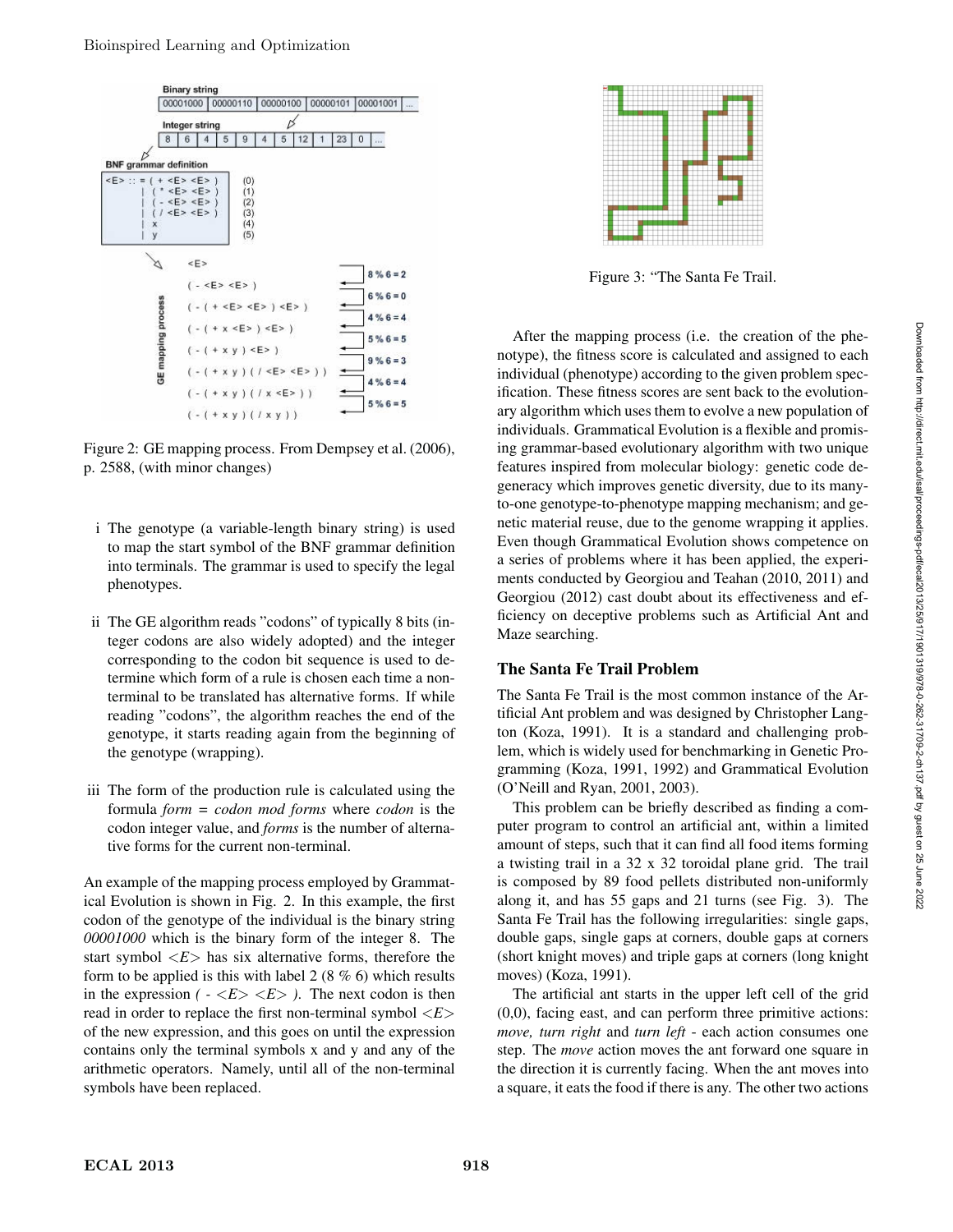turn the ant right or left respectively by 90 degrees, without moving the ant. The ant can use a binary sensing boolean operator *food ahead*, which comes with no cost in moves. This sensing operator looks into the square the ant is currently facing and executes one of its arguments depending upon whether the square ahead contains food or is empty. Besides the sensing operator, Koza (1991) introduced the unlimited sequence operator *progn* that executes its arguments in order. Alternatively, Koza (1992) introduced two and limited sequence *progn2* and *progn3*, taking two and three arguments respectively. This difference regarding the sequence operators used introduces a representational bias, but does not affect the ant control possibilities, since any progn subtree can be translated into semantically equivalent subtrees using *progn2* and *progn3* operators and vice versa (Robilliard et al., 2005).

During the evaluation of the ant, its program is iterated until exhausting the steps limit or eating all food items. There is no unanimity in the literature regarding the fixation of the maximal number of steps an ant is allowed to perform. Robilliard et al. (2005) note that Koza said he arbitrarily fixed to 400, but Langdon and Poli (1998) set the limit to 600 steps, assuming a possible mistype in Koza's paper. O'Neill and Ryan (2003) set the maximum number of steps to 615 and Georgiou (2012) benchmarks a variety of GE configurations using 650 steps.

As the goal is to collect the maximal number of food items laid down in the trail, the customary fitness function is the amount of food collected by the ant, or in the case of minimization, the number of pellets missed out of the total 89 on the trail.

This benchmark problem is still repeatedly used (Georgiou and Teahan, 2010; Lehman and Stanley, 2010; Doucette and Heywood, 2010) because of its interesting characteristics: it has a large search space, full of global and local optima and many plateaus riven with deep valleys, which may be indicative of real problem spaces (Langdon and Poli, 1998). More, there are low and middle order schemas which are required as stepping stones to build solutions but which are below average fitness. Langdon and Poli (1998) have shown that GP does not perform significantly better than random search on this problem since it contains multiple levels of deception, where solutions have low fitness neighbors. The search space is highly deceptive because it has many high scoring non-optimal programs that do not correspond to trail following behavior: random policies may collect many food items.

#### Performance of GE on the Santa Fe Trail Problem

O'Neill and Ryan (2003) compared Grammatical Evolution with Genetic Programming, using the Santa Fe Trail problem as a benchmark, fixing the steps upper limit to 615. They have used the grammar in Fig. 4 (from now on called BNF-O'Neill grammar) and the experiments results were fa-

| <code></code>   | $\Rightarrow$ <line>   <code> <line></line></code></line>                                                          |
|-----------------|--------------------------------------------------------------------------------------------------------------------|
| $\langle$ line> | $\therefore$ = <condition>   <op></op></condition>                                                                 |
|                 | <condition> ::= ifelse food-ahead</condition>                                                                      |
| <op></op>       | $[$ <line> <math>]</math> <math>[</math> <line> <math>]</math><br/>::= turn-left   turn-right   move</line></line> |

Figure 4: "BNF-ONeill grammar definition.

| $\langle$ expr> ::= $\langle$ line>   $\langle$ expr> $\langle$ line>                                 |
|-------------------------------------------------------------------------------------------------------|
| <line> ::= ifelse food-ahead</line>                                                                   |
| $[$ <expr> <math>]</math> <math>[</math> <expr> <math>]</math> <math> </math> <op></op></expr></expr> |
| <op> ::= turn-left   turn-right   move</op>                                                           |

Figure 5: "BNF-Koza grammar definition.

vorable to GE.

The comparison SFT experiments were later questioned by Robilliard et al. (2005). They have found that the search space of programs possible by BNF-O'Neill grammar was not semantically equivalent to the set of programs possible within the original SFT definition. The former is narrower: any original SFT program can be translated into a semantically equivalent BNF-O'Neill program but the converse is not true. Robilliard et al. (2005) argue that they found no solution in the Santa Fe Trail problem using Grammatical Evolution, up to and including 600 time steps in their experiments, and they note that almost all Grammatical Evolution publications mention an upper limit of 615 time steps. Only in O'Neill and Ryan (2001) with Grammatical Evolution is the limit reported as 600 steps, which Robilliard et al. (2005) claim is a mistype.

Georgiou and Teahan (2010) have made a series of experiments where GE gives very poor results in the Santa Fe Trail problem with a search space semantically equivalent to the search space used in the original problem (Koza, 1991). They have used the SFT-BAP grammar cited in Robilliard et al. (2005), from now on named BNF-Koza (see Fig. 5), which defines a search space of programs semantically equivalent to the Koza's original (Robilliard et al., 2005). Indeed, the same work proved experimentally that GE literature (O'Neill and Ryan, 2001, 2003) uses a BNF grammar which narrows the original search space and consequently gives an unfair advantage to GE when it is compared against GP in the SFT problem. As noted by Robilliard et al. (2005) the BNF-O'Neill grammar does not allow multiple  $<$ op $>$  statements or sequences of  $<$ op $>$  and  $<$ condition $>$ statements in the branches of the  $\alpha$  condition production rule, in contrast with the first production rule of  $\langle$ line $\rangle$  in the BNF-Koza.

In the experiments of Georgiou and Teahan (2010) the maximum allowable steps for the ant was set to 650. The reason for this increase was to give Grammatical Evolution the chance to find more solutions using the investigated BNF grammars in order that the sample of the solutions found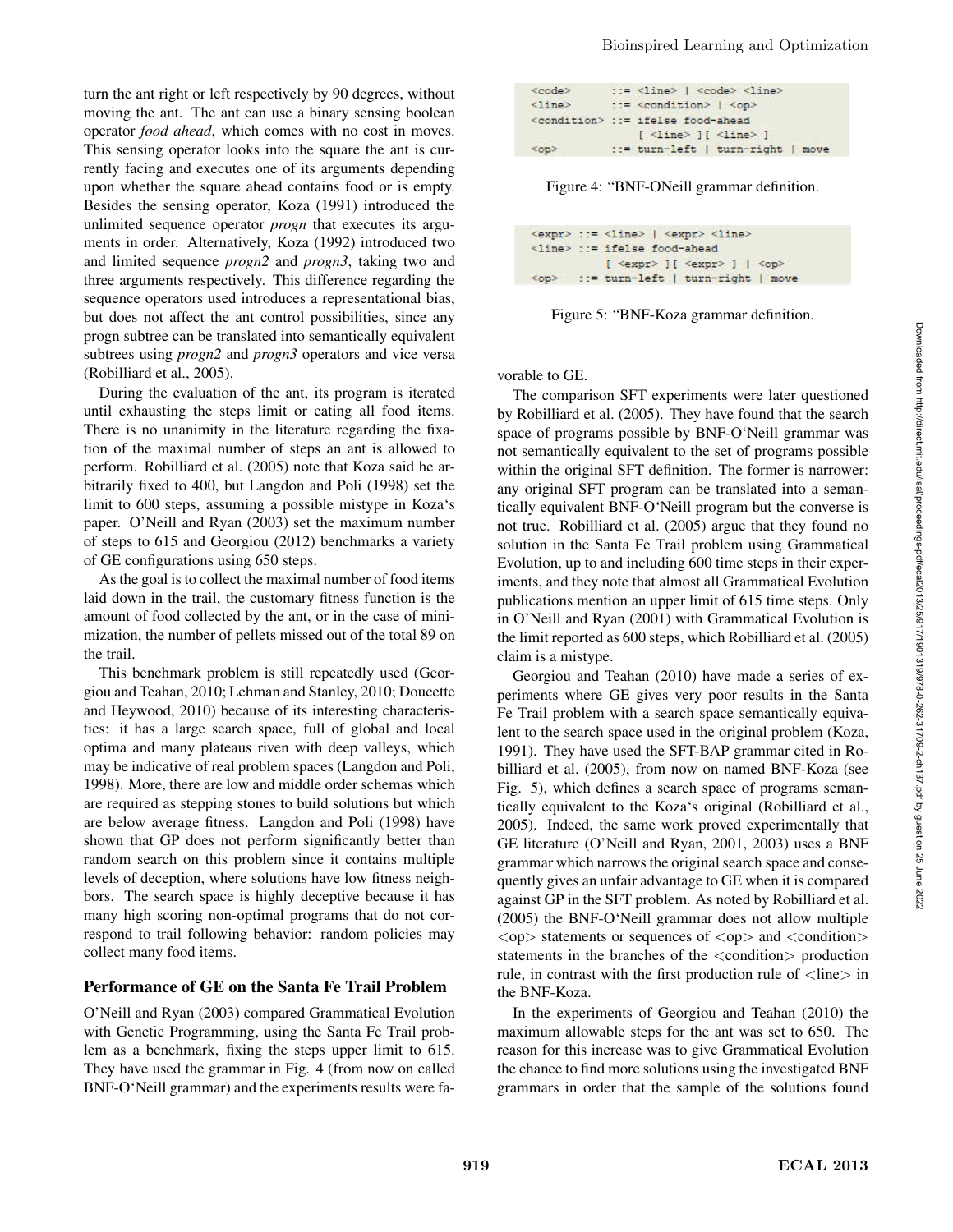and the comparison of the effects of these grammars on the performance of Grammatical Evolution being more encompassing. Furthermore, they have proved experimentally that during an evolutionary run GE is not capable of finding solutions using the BNF-O'Neill grammar definition with less than 607 steps. BNF-O'Neill defines a smaller search space, biasing the search towards areas where a solution may be found more easily (higher success rate) but with the cost of excluding areas where more efficient programs (using less steps) exist. Note that the easy incorporation of domain knowledge, by changing the grammar, and biasing the search, is a great advantage of the grammar representation used by GE. But we should be careful not to exclude good solutions (the ones which require less steps), as it is the case of BNF-O'Neill.

The best solution we know so far for the SFT problem, in GP or GE, requires only 337 steps, and it was generated by CGE (Georgiou and Teahan, 2011), one of the GE variations developed over the last years.

#### Promoting diversity in GP to overcome deception

Diversity promotion and maintenance, relying generally on the genotype and fitness function, has been the main approach to mitigate deception and stagnation in GP. A variety of different techniques have been proposed in order to preserve genotypic diversity, that make use of different measures to compare genotypes. We are going to refer only some of them: higher mutation rates (Banzhaf et al., 1996), larger population sizes (Ciesielski and Mawhinney, 2002), fitness shaping (Luke, 1998), aiding explicit objectives to promote genotypic diversity, together with a goaloriented one, in a multi-objective scheme (de Jong et al., 2001), replacing the most similar programs (Ciesielski and Mawhinney, 2002), maintaining a diversity of genetic lineages (Burke et al., 2003) and fitness sharing (Ekárt and Németh, 2002). Burke et al. (2002) have shown that genotype diversity approaches manifest a low correlation with fitness.

A different approach is the promotion of phenotypic diversity based on fitness: the use of a selection method which is uniform over the fitness values (Legg and Hutter, 2005) or the phenotype diversity measurement in terms of the number of unique fitness values in the population, using entropy (Rosca, 1995). Burke et al. (2002) concluded that "successful evolution occurs when population converges to similar structure and high fitness diversity" and "the fitness based measures of phenotypes and entropy appear to correlate better with run performance." The phenotype techniques spread individuals across different fitness levels but are not able to maintain diversity in the same fitness levels (Legg and Hutter, 2005). Yan and Clack (2009) pointed out the importance of preserving phenotypic behavioral diversity, in achieving higher fitness and adaptability to dynamic domains, where behavior is not reduced to fitness, being much more detailed.

# Novelty Search

All diversity preserving techniques, described above, take objective-based fitness into account. The Novelty Search (NS) approach, introduced by Lehman and Stanley (2008) is much more radical, as it ignores completely the fitness objective, relying only on behavior diversity as the sole criteria for selection in artificial evolution. Objective based fitness is replaced by novelty and the idea is not to select the most fitted individuals for reproduction but those with the most novel behaviors instead. Novel individuals are rewarded and will guide the search towards finding other novel individuals. NS is driven towards behavior space exploration, looking for what is divergent from the past and present behaviors, regardless of their fitness. The idea is that by exploring the behavior space without any goal besides novelty, ultimately an individual with the desired behavior will be found. Surprisingly, NS has been successful in several deceptive problems (Lehman and Stanley, 2011; Gomes et al., 2012), as it is not dependent of any fixed goal, avoiding the convergence towards local optima.

NS requires the definition of distances between behavior descriptors. Those descriptors may be specific to a task or suited for a class of tasks (Doncieux and Mouret, 2010). The descriptors are normally vectors that capture behavior information along the whole evaluation or which is just sampled at some particular instants. The used descriptors may even change along an evolutionary run. Several general distance functions between behavioral vectors have been suggested: euclidian distance, edit distance, hamming distance, relative entropy and normalized compression distance, fourier analysis, for instance (Doncieux and Mouret, 2010).

Given a behavior function and a distance metric, the novelty score of an individual is computed as the average distance from its k-nearest neighbors  $(\mu_i)$  in both the population and the archive (see Eq. 1).

$$
\rho(x) = \frac{1}{k} \times \sum_{i=0}^{k} dist(x, \mu_i)
$$
 (1)

A point in a sparse area will be highly rewarded and a point in a dense area will receive a low novelty score. There have been several proposed ways of registering the past behaviors but we won't deal with them here, as in our NS application we wont use any archive of past behaviors.

# Novelty Search applied to GP

Lehman and Stanley (2010) were the first to apply novelty search to Genetic Programming. They made experiments in three deceptive tasks: maze navigation, and the two artificial ant benchmarks: the Santa Fe Trail and Los Altos. There is no reference to the features of the best individual evolved, in terms of the number of steps, genotype or phenotype length, but in the end, NS was able to avoid bloat, evolving smaller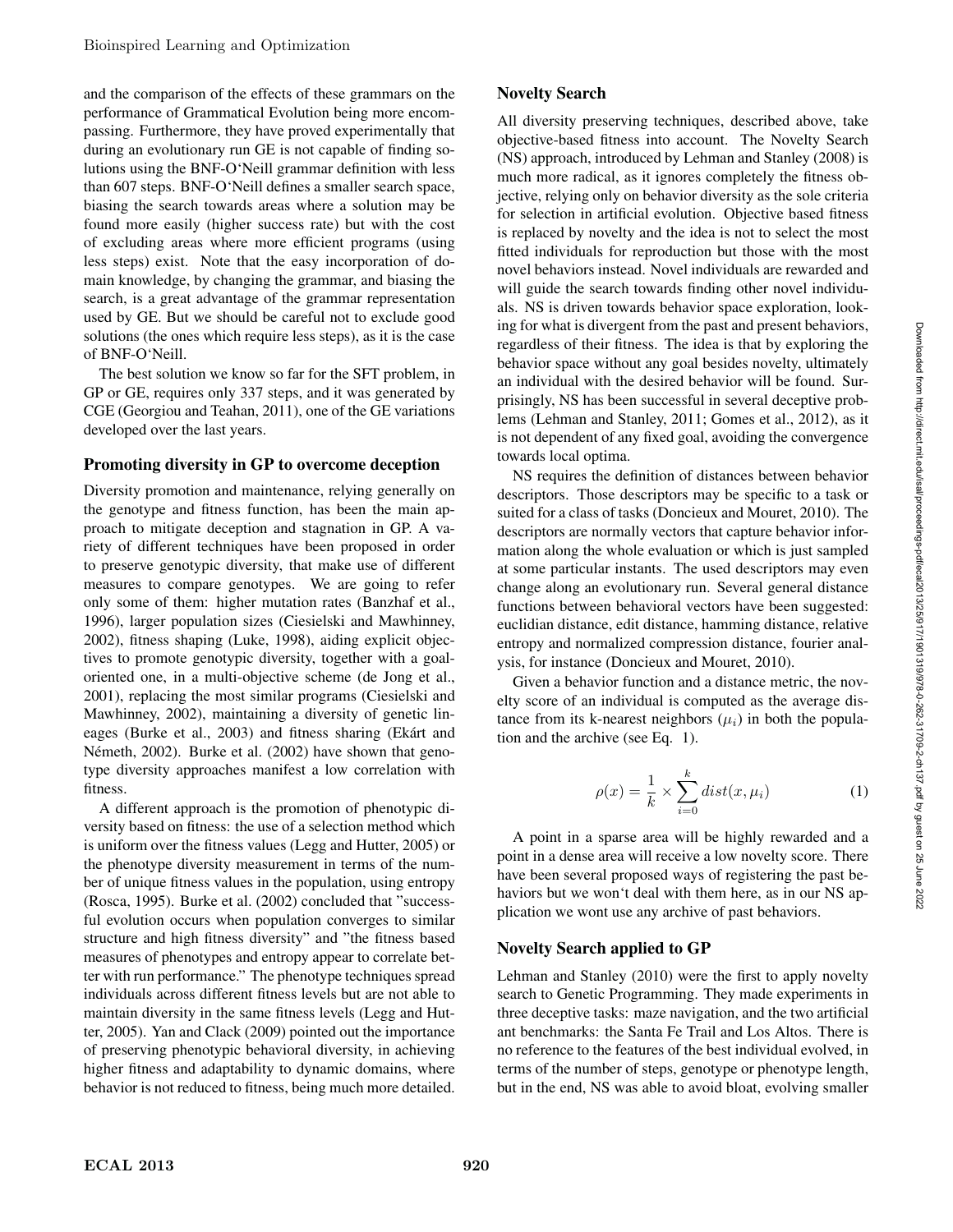programs and outperforming objective based fitness in terms of the number of successfully evolutionary runs.

Doucette and Heywood (2010) used SFT to study the effects of NS on performance and also on solution generalization. NS evolved programs, which eat less food items on average than the traditional fitness based method but they achieved better performance in terms of generalization to new trails.

Naredo et al. (2013) applied NS to evolve GP classifiers and obtained encouraging results when compared to canonical GP. NS exhibited the best results when confronted with difficult problems, but for simple problems, however, the explorative capacity of NS seemed to be a detriment to the search.

# Santa Fe Trail Experiments

All experiments mentioned in this study have been performed using the jGE library (Georgiou and Teahan, 2006), which is a Java implementation of the Grammatical Evolution algorithm, and jGE Netlogo extension (Georgiou and Teahan, 2010), which is a Netlogo extension of the jGE library. We have used the customary fitness function: the number of food items eaten. An invalid individual has a fitness of 0.

In order to evaluate the performance of Novelty Search in the Santa Fe Trail benchmark, we have used both grammars, BNF-ONeill and BNF-Koza. The latter is used because it is semantically equivalent to the original formulation of SFT, and we have used BNF-ONeill also because it has been extensively used in GE literature, although it narrows the original search space excluding good solutions. In order to sample a larger number of solutions we have fixed the maximum allowable steps for the ant to 650, as in (Georgiou and Teahan, 2010).

Note that when Grammatical Evolution is being performed with Novelty Search (NS-GE) every individual must be evaluated to know its fitness score. But that score is not being used for individual selection. The fitness score is only used to evaluate NS-GE performance.

We did not add any archive, thus novelty was only tested against the other individuals in the current population. Our preliminary experiments showed that the addition of an archive of past behaviors did not improve the performance of NS without memory. Moreover, the archive would introduce a memory mechanism that does not exist in the standard GE. In order to track novelty GE requires a small change: the fitness function is replaced by the novelty metric.

# Behavior descriptors

We have evaluated NS using several behavior descriptors, and all of them were compared against the standard GE for both grammars. There is no natural behavior descriptor: we have many possibilities and we wanted to make empirical comparisons between several of them. The behavior descriptors should ideally be compact in order to capture relevant behavior variation and condense the irrelevant ones. We have to be careful not to conflate the stepping-stones that will lead the evolution towards finding successful solutions We are going to present our four behavior descriptors (two of them are different samplings of the same behavior characteristic):

Amount of food eaten This is the behavior descriptor used by Lehman and Stanley (2010): the amount of food eaten is sampled N evenly spaced times during an individual evaluation. We have considered two values for N, in order to cover descriptors with different granularity and implying behavior spaces with different sizes: N=1 and N=26. In the former case, the amount of food is sampled only once: at the end of the 650 steps or when the food trail is depleted. A sample of 1 means a behavior space of size 90 and a lot of conflation: many different forms of eating the same amount of food will be considered identical. A sampling of 26 means that the amount of food will be registered every 25 steps. The search space of behaviors will be much larger but there are constraints: it will be impossible to eat more than 25 items in each period. An invalid individual or a valid individual that does nor eat any food after 650 steps will have a vector filled with 26 zeros or 1 zero depending on the sampling size. We have used the Euclidean distance for measuring similarity between behaviors.

Food eaten sequence This is a behavior descriptor similar to the one used by Doucette and Heywood (2010) in his SFT experiments. The behavior descriptor is a vector of size 89 x 2, containing the food item coordinates in the order in which they were eaten. The x and y coordinates of the first food item eaten occupy the first and second vector position, respectively. The 3rd and 4th vector positions are occupied respectively by the x and y coordinates of the second food item eaten. If the ant ate N food items, being N less than 89, the first N x 2 vector cells will be occupied by the N food item position coordinates and all the other vector cells will be filled by the x and y coordinates of the Nth food item position. We have to describe the behavior of ants that do not eat any food item and also the invalid individuals. Both will have a vector filled with 0s. Note that not all of the food position combinations are possible because there are natural constraints imposed on the space of behaviors by the number of maximal steps. For example, it will be impossible to have the food items in reverse order: going to the end of the trail and then following it upside down. We will use the Euclidian distance for measuring similarity between behaviors.

Steps sequence We have a vector of 89 cells where the nth cell will be filled by the number of steps necessary to eat the nth food item. In case the ant has eaten only  $N$  ( $\lt 89$ ) food items, every cell after the Nth will be filled by the dummy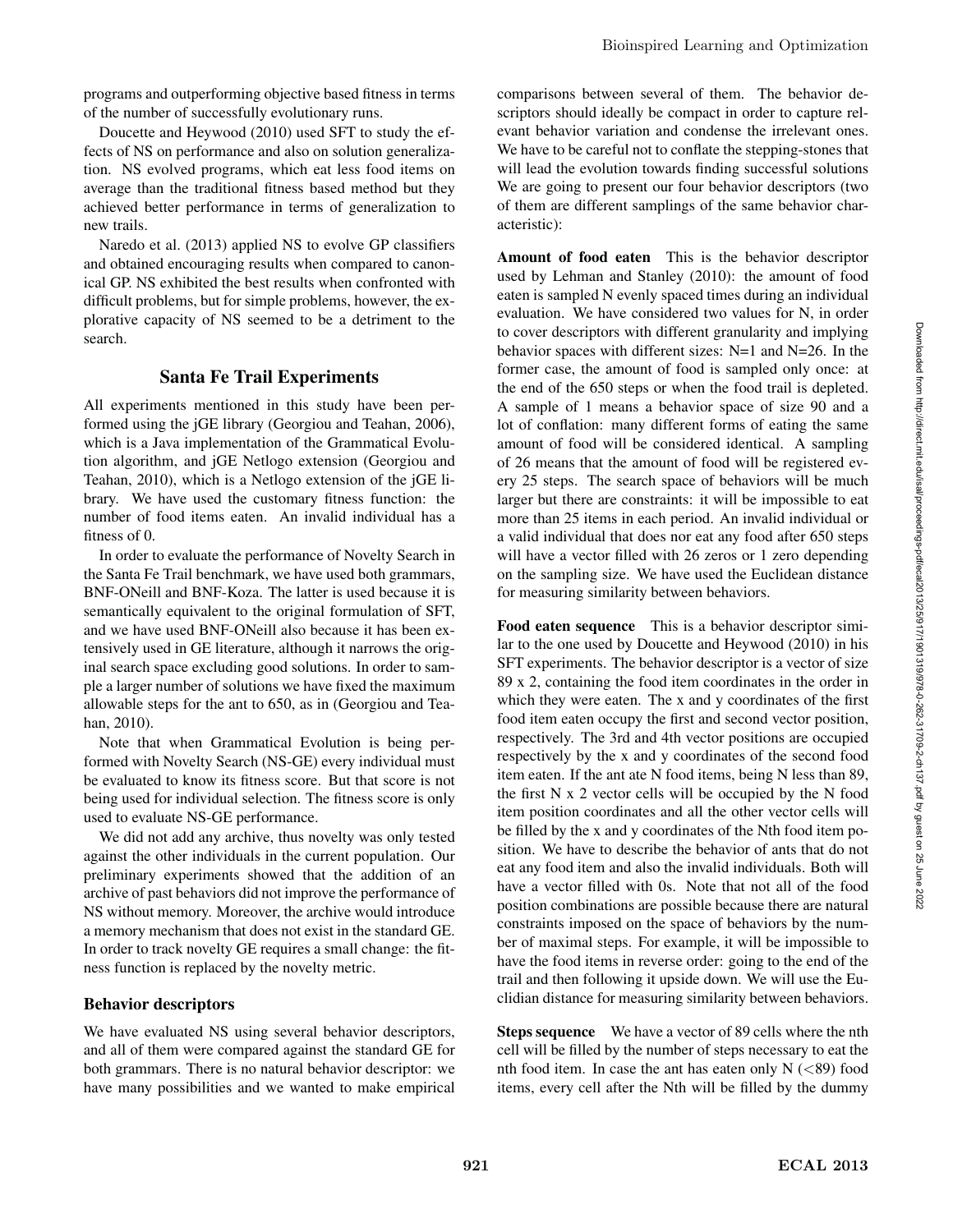value. For example, this vector  $[1,2,3,*,*,*]$  means that one food item was eaten after the first move, a second food item after the second move, a third food item after three steps and then no more food items were eaten. An invalid individual will have a vector filled with the value  $*$ . Note that again the behavior descriptor imposes constraints on the space of possible behaviors. The vector is always sorted in increasing order, except the dummy \*. We have used a variation on the Euclidean distance (see Eq. 2) for measuring the distance between behavior vectors using this descriptor. The subtraction in the Euclidean formula is substituted by a function  $diff(v, w)$  in order to deal with the dummy value  $*$  (absence of food). Consider two vectors v and w, each one with 89 cells:  $v = (v_1, v_2, ..., v_{89})$  and  $w = (w_1, w_2, ... w_{89})$ .

$$
dist(v, w) = \sqrt{\sum_{i=0}^{89} dif(v_i, w_i)^2}
$$
 (2)

We want to penalize, as being different, the behavior vectors that have less food items (more \*s). This way the difference between a dummy value and any number of steps is 500. The difference function between the values from two corresponding cells is given by Eq. 3.

$$
dif(x,y) = \begin{cases} 0 & \text{if } x =^* \text{ and } y =^* \\ x - y & \text{if } x \neq^* \text{ and } y \neq^* \\ 500 & \text{otherwise} \end{cases}
$$
 (3)

#### Experiments setup

Five distinct experiments were performed to evaluate the standard GE and NS-GE with the four different descriptors using the BNF-Koza grammar and another five for BNF-ONeill. Each experiment consisted on 100 evolutionary runs. For each method, we have measured performance in terms of the success or hit rate (number of runs evolving individuals that eat all 89 food items) and the average quality of hits, (average number of steps necessary to eat all the 89 items). We also have measured the average number of food items eaten, the average number of generations for a hit, and finally the minimal number of steps of a hit. The tableau in Table 1 shows the settings and parameters of the experiments.

After some exploration, for almost all behavior descriptors we have chosen 10 for the parameter K, i.e. the number of nearest neighbors checked in NS (see Eq. 1). The only exception was the steps sequence descriptor: the best value for K was 5. We have used 50 as the maximum number of generations and a population of 500 individuals, which are widely used values in GP for the SFT. A Generation Gap of 90% means that in a population of 500 individuals the 50 best individuals will survive in the next generation and the worst 450 are replaced. Also, the standard genetic operators of mutation (point) and crossover (one-point) have been used.

| Objective       | Find an ant that follows food trails         |
|-----------------|----------------------------------------------|
| Terminal        | turn-left, turn-right, move, food-ahead      |
| Set             |                                              |
| <b>Behavior</b> | Amount of food eaten sampled at the end -    |
| Descriptors     | $(K=10, Euclidean)$ , Amount of food eaten   |
|                 | sampled 26 times - $(K=10,$ Euclidean),      |
|                 | Food eaten sequence - (K=10, Euclidean),     |
|                 | Steps sequence - $(K=5, A$ specific Eu-      |
|                 | clidean distance adapted to the descriptor)  |
| <b>Grammars</b> | BNF-O'Neill and BNF-Koza                     |
| Evolutionary    | Steady-State GA, Generation Gap: 0.9,        |
| Algorithm       | Selection Mechanism: Roulette-Wheel          |
| Initial         | Randomly created with the following re-      |
| Population      | strictions: Minimum Codons:<br>$15$ and      |
|                 | Maximum Codons: 25                           |
| Parameters      | Population Size: 500, Maximum Genera-        |
|                 | tions: $50$ (without counting generation 0), |
|                 | Prob. Mutation: 0.01, Prob. Crossover:       |
|                 | 0.9, Codon Size: 8, Wraps Limit: 10          |

Table 1: Summarizing Tableau for the SFT Problem.

#### Results

The experimental results for BNF-Koza and BNF-O'Neill can be seen in Table 2 and Table 3, respectively. They show that GE with NS, without any memory of past individuals, using any of the four behavioral descriptors, clearly outperforms standard fitness based GE in terms of hits rate for BNF-Koza, which is semantically equivalent to the original SFT problem. Standard GE for BNF-O'Neill, which defines a biased narrower search space, had a high hit percentage but was also outperformed by NS-GE for every behavior descriptor. NS-GE was also able to find more efficient programs (requiring less number of steps) than standard GE in both grammars. Anyhow, in spite that NS-GE with Steps Sequence descriptor found the most efficient solution, we cannot say that any of those descriptor is more efficient than the other: chance can play a role here, on average the number of required steps is very similar. Successful solutions evolved by NS-GE required a less number of evaluations, for both grammars (confirmed by the values on the Gen column in both tables). The average number of food items eaten is much higher in the NS-GE for every descriptor but that comes naturally from the higher success rate.

Even a simple descriptor that defines a very small behavior space (90 behaviors), and which is highly related with the fitness function: just counting the amount of food eaten in the end of the 650 steps, was able to attain a remarkable success rate. When we increase the number of samples (granularity of behavior characterization), we have increased the behavior space but we were also able to distinguish behaviors that were considered similar with just one sampling. Note that the amount of food eaten can never decrease and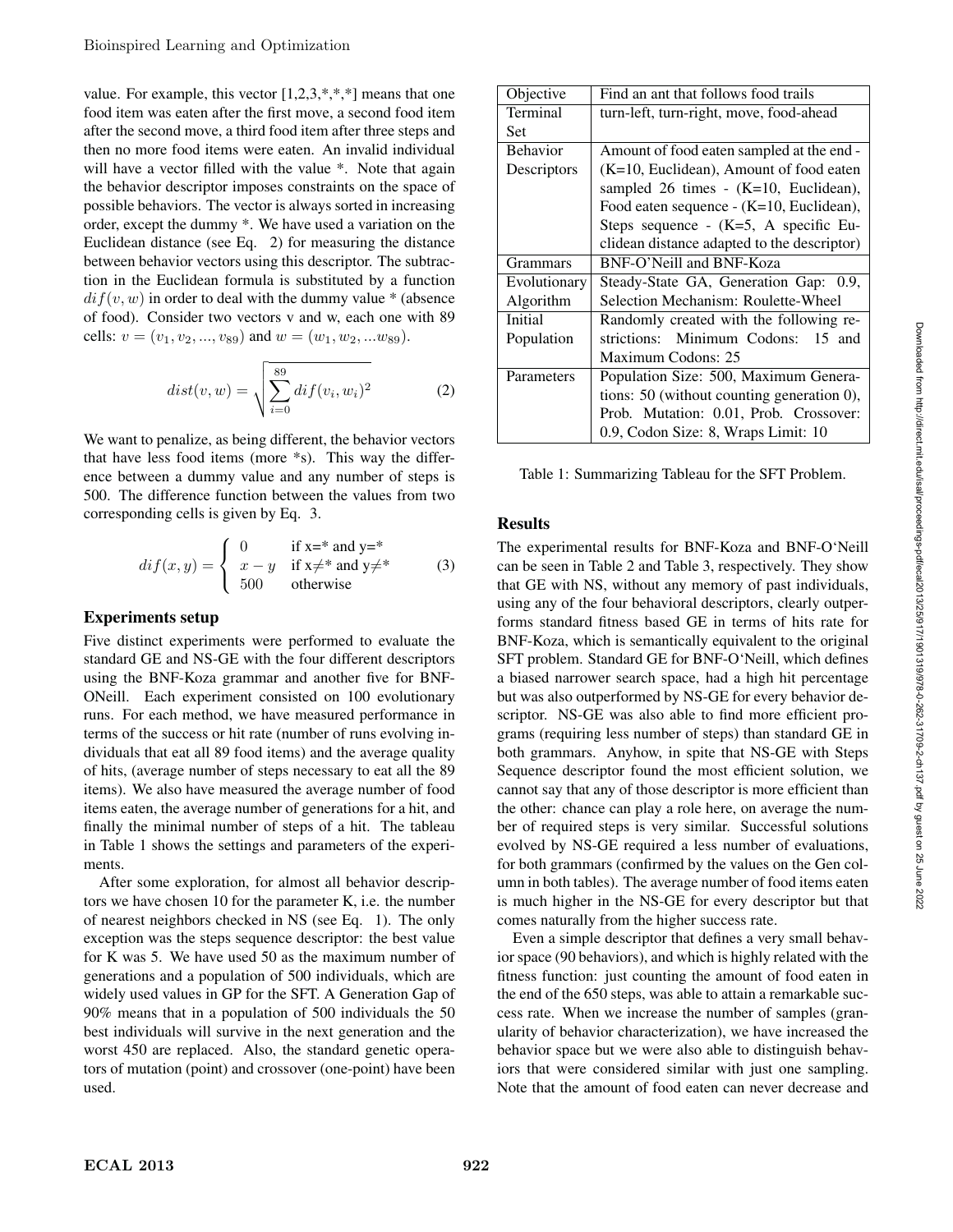| <b>BNF-Koza</b>    | <b>Hits</b> | Food  | Gen   | <b>Steps</b> | MinSteps |
|--------------------|-------------|-------|-------|--------------|----------|
| Fitness (GE)       | 8%          | 58.8  | 37.75 | 589.25       | 497      |
| Food <sub>1</sub>  | 42%         | 78.36 | 22.55 | 599.38       | 385      |
| Food <sub>26</sub> | 48%         | 81.96 | 28.38 | 584.90       | 461      |
| Food Seq.          | 33%         | 76.59 | 30.28 | 575.10       | 385      |
| Steps Seq.         | 41%         | 77.88 | 23.78 | 587.92       | 331      |
|                    |             |       |       |              |          |
|                    |             |       |       |              |          |
| BNF-               | <b>Hits</b> | Food  | Gen   | <b>Steps</b> | MinSteps |
| O'Neill            |             |       |       |              |          |
| Fitness (GE)       | 77%         | 82.92 | 15.84 | 613.99       | 609      |
| Food <sub>1</sub>  | 95%         | 88.28 | 08.96 | 614.01       | 607      |
| Food <sub>26</sub> | 100%        | 89.00 | 08.19 | 614.06       | 607      |
| Food Seq.          | 94%         | 88.24 | 09.64 | 613.87       | 607      |

Table 2: Results for BNF-Koza and BNF-O'Neill. For each behavior descriptor and objective based fitness, the columns give the percentage of hits, the average number of food items eaten, the average number of generations for a hit, the average and minimal number of steps for a hit.

26 samples imply sampling every 25 steps, which in combination with the form of the Santa Fe Trail impose strong constraints on the possible values of consecutive cells. The increase on the behavior description granularity has increased the performance in both grammars, but more experiments need to be made in order to assess if a too granular description is not necessary, distinguishing a lot of irrelevant behavior and slowing down evolution.

Considering all evolved programs in our experiments, the evolved code presented in Fig. 6 was able to complete the trail in the least number of steps: 331. This program outperforms the most efficient program known so far, evolved by the Constituent Grammatical Evolution algorithm (CGE) (Georgiou and Teahan, 2011). Note that CGE has attained a higher hit rate than NS-GE, but CGE is a much more complex algorithm than the standard GE, incorporating the concepts of constituent genes and conditional behavior switching, being able to decrease the actual search space, and explore programs in more useful areas. With a slight modification over the standard GE, using very intuitive behavior characterizations, by rewarding individuals that behave differently from the others, without any selective pressure to find the better ones, NS-GE has improved dramatically the performance on the very deceptive Santa Fe Trail Problem.

# Conclusion and Future Work

Even though Grammatical Evolution shows competence on a series of problems where it has been applied, its effectiveness and efficiency on deceptive problems, such as the Santa Fe Trail, has been questioned (Robilliard et al., 2005). This is because problems of this type have some characteristics of real world problems, such as many local optima and large

|      | ifelse food-ahead |  |
|------|-------------------|--|
|      | [ move move ]     |  |
|      | f turn-left       |  |
|      | ifelse food-ahead |  |
|      | [ move move ]     |  |
|      | [ turn-right ]    |  |
| л    |                   |  |
|      | turn-right        |  |
|      | ifelse food-ahead |  |
|      | I move I          |  |
|      | [ turn-left ]     |  |
| move |                   |  |

Figure 6: Best Program Evolved. Netlogo code of the best solution (331 steps) with the descriptor Steps Sequence.

search spaces, making them challenging and difficult for evolutionary algorithms to efficiently solve them (Langdon and Poli, 1998; O'Neill and Ryan, 2003). This work presented the first application of Novelty Search in Grammatical Evolution and benchmarked this approach in the Santa Fe Trail problem to investigate whether a search mechanism, which promotes behavioral novelty, would improve the performance of Grammatical Evolution in a deceptive problem. The results demonstrated a dramatic improvement in terms of both success rate and quality of solutions, which encourages further investigation and application to more problems such as Los Altos Hills and Maze Searching. Furthermore, more work is required for the investigation of how the application of Novelty Search in Grammatical Evolution affects the genotype and phenotype bloating, a known issue with the Santa Fe Trail problem.

# Acknowledgments

This work was supported by FCT strategic project PEst−OE/EEI/UI0434/2011.

# References

- Banzhaf, W., Francone, F. D., and Nordin, P. (1996). The effect of extensive use of the mutation operator on generalization in genetic programming using sparse data sets. In *In Parallel Problem Solving from Nature IV, Proceedings of the International Conference on Evolutionary Computation, edited by*, pages 300–309. Springer Verlag.
- Burke, E. K., Gustafson, S., Kendall, G., Krasnogor, N., and Gustafson, E. K. B. S. (2003). Is increased diversity in genetic programming beneficial? an analysis of lineage selection. In *Congress on Evolutionary Computation*, pages 1398–1405. IEEE Press.
- Burke, E. K., Gustafson, S. M., Kendall, G., and Krasnogor, N. (2002). Advanced population diversity measures in genetic programming. In *Proceedings of the 7th International Conference on Parallel Problem Solving from Nature*, PPSN VII, pages 341–350, London, UK, UK. Springer-Verlag.
- Ciesielski, V. and Mawhinney, D. (2002). Prevention of early convergence in genetic programming by replacement of similar